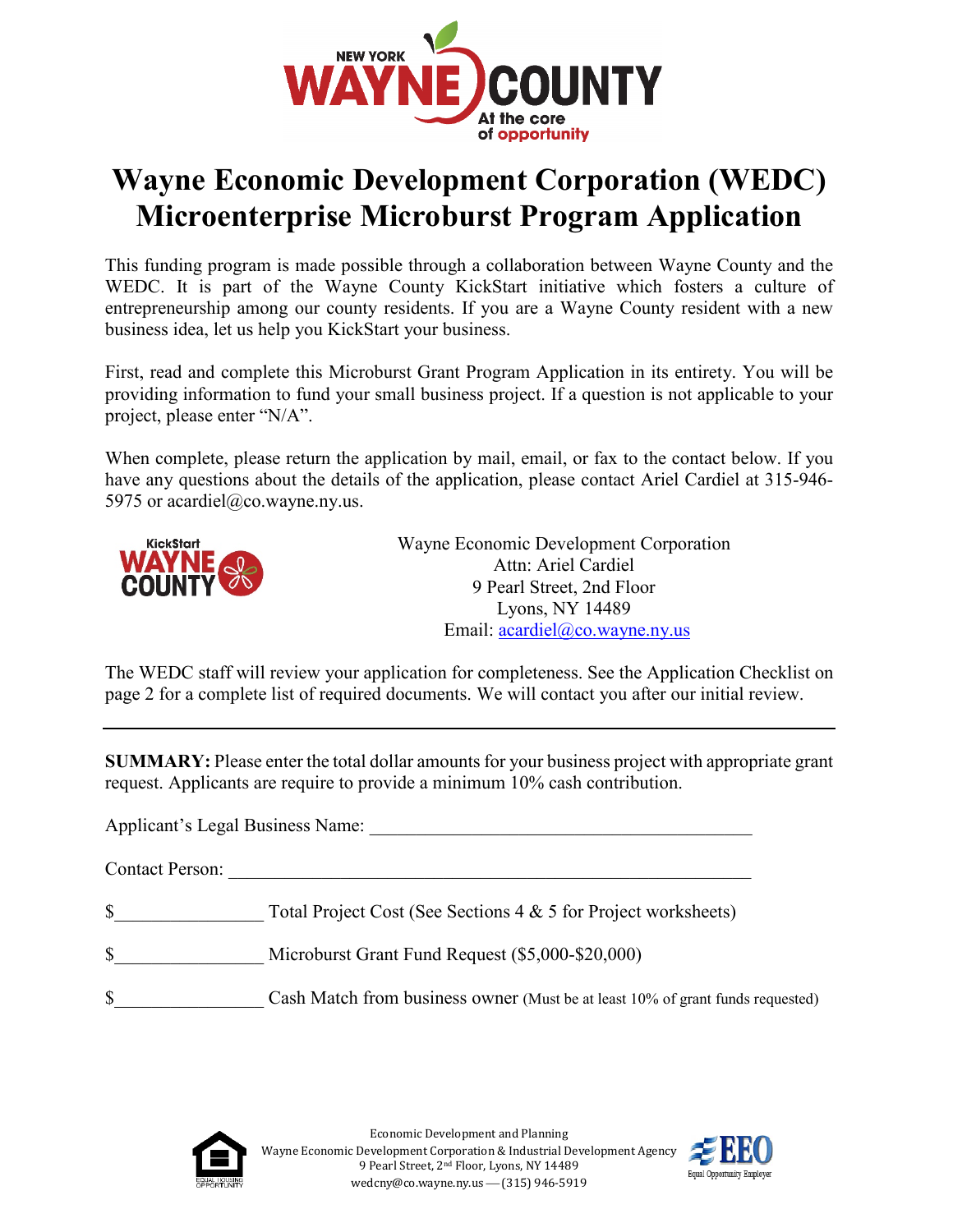

#### **1. Application Checklist:**

The following list of items must accompany this completed application.

- $\Box$  1. Business verification Please attach a copy of your IRS Employer Identification Number/ Letter, along with one of the following documents:
	- Corporate Resolution
	- Articles of Incorporation / Certificate of Incorporation
	- Partnership Agreement
	- For joint ventures between two or more businesses, please provide a copy of the Joint Venture Agreement
- ☐ 2. Full Business Plan.
- $\Box$  3. Completion of the SCORE Entrepreneurial Training and submitted supported materials:\*
	- Business Model Canvas, and
	- Financial Statements
- $\Box$  4. If an existing business, please provide most recent year's Profit/Loss statements and Balance Sheet dated at year-end, and most recent Federal tax return.
- $\Box$  5. Schedule of all installment debts, notes, etc., including to whom payable, purpose, original amount, original date, present balance, rate of interest, maturity date, monthly payment, collateral and status (current/past due).
- $\Box$  6. Most recent federal tax returns from all owners of more than 20% ownership.
- $\Box$  7. Signed personal financial statements from all owners of more than 20% ownership.\*\*
- $\Box$  8. Quotes or invoices of equipment costs. (See page 7)

\*WEDC can provide you with these materials and the links to the online SCORE Entrepreneurial Training Workshops.

\*\* If you need a sample personal financial statement form, WEDC can provide you with an example.

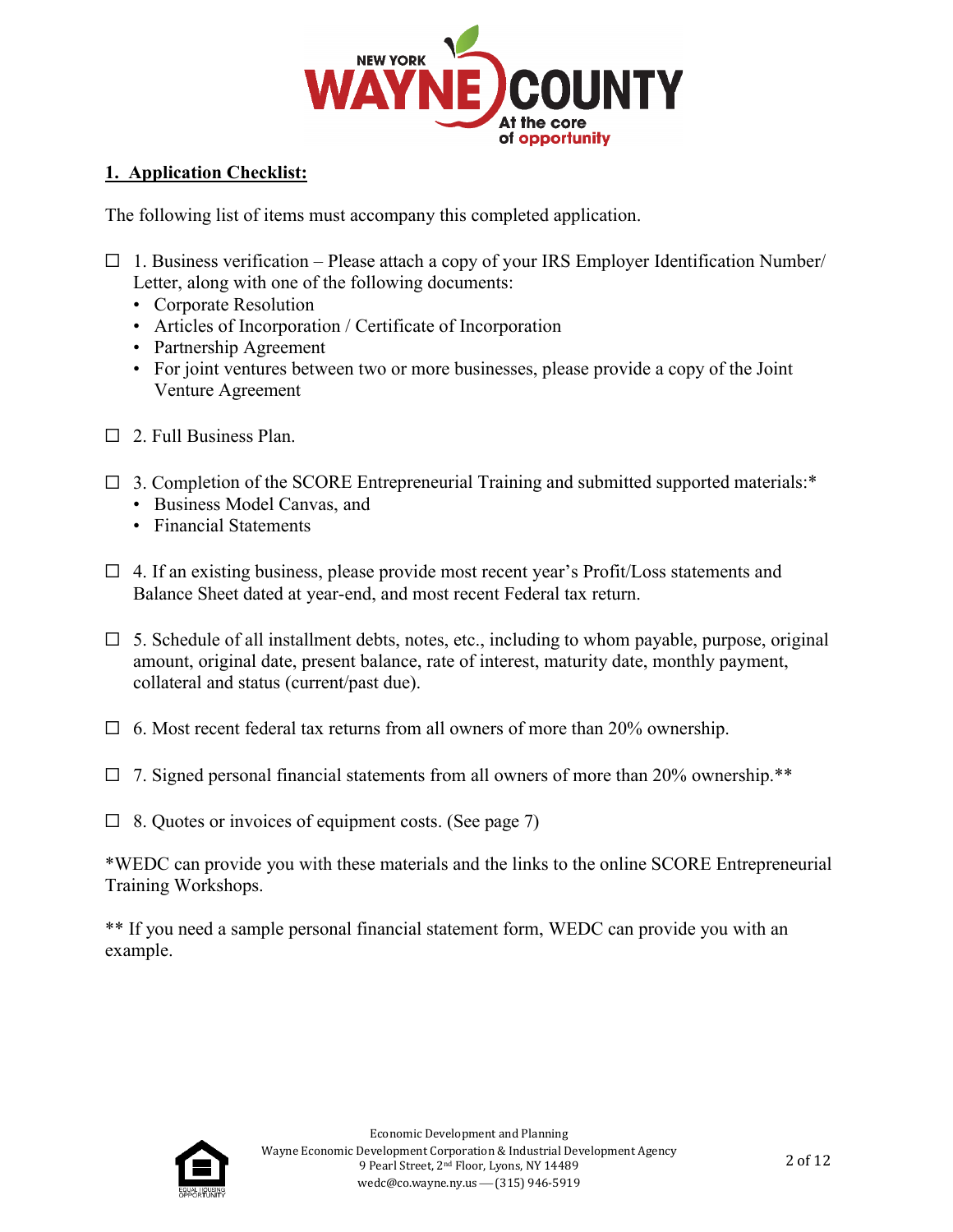

#### <span id="page-2-0"></span>**2. Applicant and Business Background and Information:**

| Website:<br>DUNS Number:<br>Business Location is (check one): $\square$ Leased<br>$\Box$ Owned<br><b>Individual Completing Application (Business contact person):</b><br><b>Company Counsel (if applicable):</b><br>Phone: Mobile: Fax:<br><b>Business Organization (check appropriate category):</b><br>$\Box$ Joint Venture<br>$\square$ Sole Proprietorship | <b>Business Information</b> |              |
|----------------------------------------------------------------------------------------------------------------------------------------------------------------------------------------------------------------------------------------------------------------------------------------------------------------------------------------------------------------|-----------------------------|--------------|
|                                                                                                                                                                                                                                                                                                                                                                |                             |              |
|                                                                                                                                                                                                                                                                                                                                                                |                             |              |
|                                                                                                                                                                                                                                                                                                                                                                |                             |              |
|                                                                                                                                                                                                                                                                                                                                                                |                             |              |
|                                                                                                                                                                                                                                                                                                                                                                |                             | Federal ID#: |
|                                                                                                                                                                                                                                                                                                                                                                |                             |              |
|                                                                                                                                                                                                                                                                                                                                                                |                             |              |
|                                                                                                                                                                                                                                                                                                                                                                |                             |              |
|                                                                                                                                                                                                                                                                                                                                                                |                             |              |
|                                                                                                                                                                                                                                                                                                                                                                |                             |              |
|                                                                                                                                                                                                                                                                                                                                                                |                             |              |
|                                                                                                                                                                                                                                                                                                                                                                |                             |              |
|                                                                                                                                                                                                                                                                                                                                                                |                             |              |
|                                                                                                                                                                                                                                                                                                                                                                |                             |              |
|                                                                                                                                                                                                                                                                                                                                                                |                             |              |
|                                                                                                                                                                                                                                                                                                                                                                |                             |              |
|                                                                                                                                                                                                                                                                                                                                                                |                             |              |
|                                                                                                                                                                                                                                                                                                                                                                | $\square$ S Corporation     |              |
|                                                                                                                                                                                                                                                                                                                                                                | $\Box$ C Corporation        |              |
| $\Box$ Limited Liability Company                                                                                                                                                                                                                                                                                                                               | $\Box$ Partnership          |              |
|                                                                                                                                                                                                                                                                                                                                                                | $\Box$ Public Corporation   |              |
| Business start date: ___________ State in which Organization is established: __________                                                                                                                                                                                                                                                                        |                             |              |
| Current Number of Employees:                                                                                                                                                                                                                                                                                                                                   |                             |              |



Wayne Economic Development Corporation & Industrial Development Agency 9 Pearl Street, 2nd Floor, Lyons, NY 14489 wedc@co.wayne.ny.us - (315) 946-5919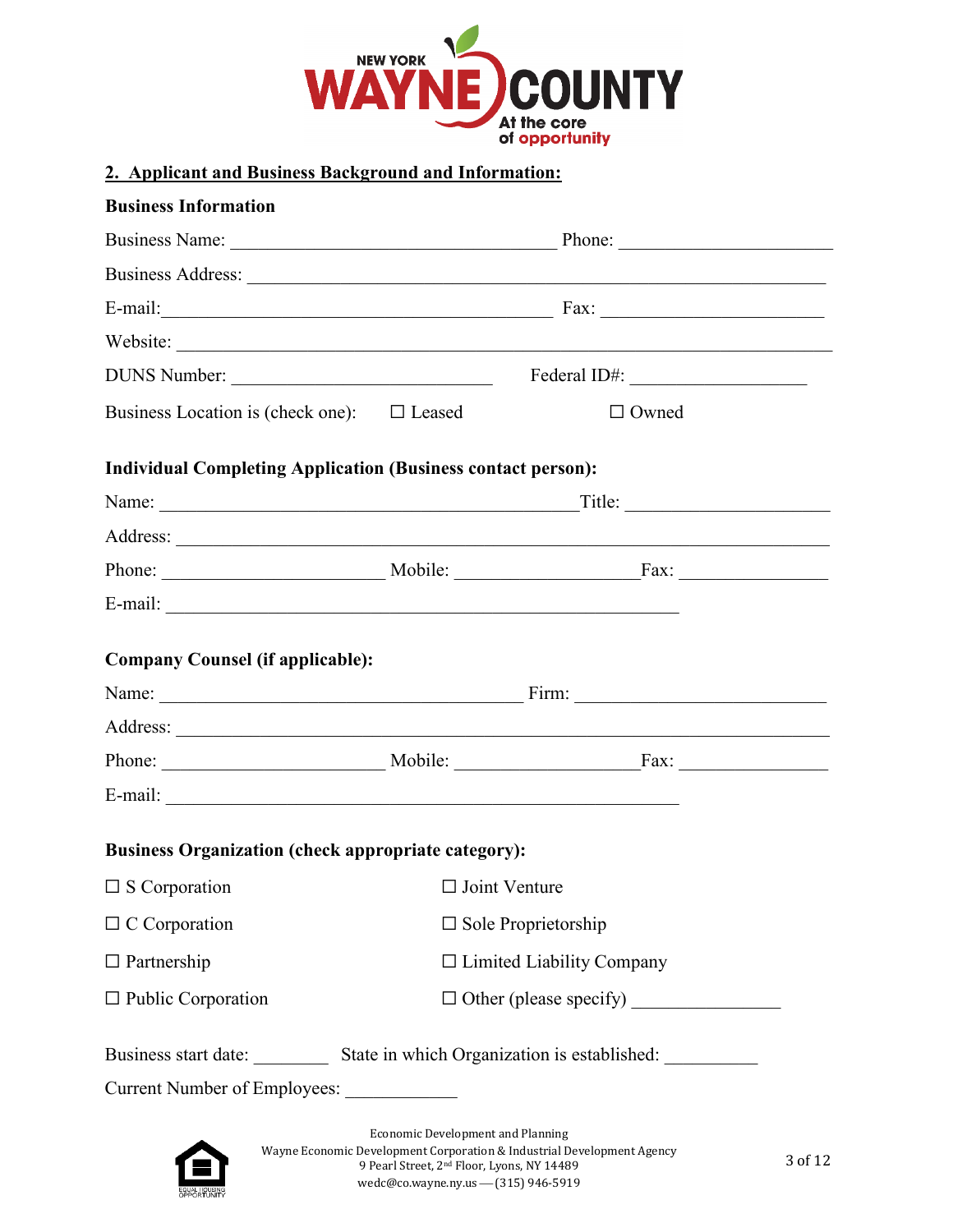

Including the individual completing the application, list all stockholders, members, or partners with greater than 5% ownership (if needed, add an additional page):

|                      |                                                                   | Will a real estate holding company be utilized to own the Project property/facility?             |  |  |  |
|----------------------|-------------------------------------------------------------------|--------------------------------------------------------------------------------------------------|--|--|--|
| $\Box$ Yes           | $\Box$ No                                                         |                                                                                                  |  |  |  |
|                      |                                                                   | If yes, what is the name of the Real Estate Holding Company: ____________________                |  |  |  |
|                      |                                                                   |                                                                                                  |  |  |  |
|                      |                                                                   |                                                                                                  |  |  |  |
|                      |                                                                   |                                                                                                  |  |  |  |
|                      |                                                                   |                                                                                                  |  |  |  |
|                      |                                                                   | Are there any delinquent taxes owed by the business or any owner/guarantor?                      |  |  |  |
| $\Box$ Yes           | $\Box$ No                                                         |                                                                                                  |  |  |  |
|                      | Does any owner/guarantor have any contingent liabilities?         |                                                                                                  |  |  |  |
| $\Box$ Yes           | $\Box$ No                                                         |                                                                                                  |  |  |  |
|                      | Is any owner/guarantor a partner or officer in any other venture? |                                                                                                  |  |  |  |
| $\Box$ Yes           | $\Box$ No                                                         |                                                                                                  |  |  |  |
|                      | Has any owner/guarantor ever declared bankruptcy?                 |                                                                                                  |  |  |  |
| $\Box$ Yes $\Box$ No |                                                                   |                                                                                                  |  |  |  |
| $\Box$ Yes           | $\Box$ No                                                         | Is there a pending litigation or unsatisfied judgements for the business or any owner/guarantor? |  |  |  |
|                      |                                                                   | Is any owner/guarantor an endorser, co-maker or guarantor of other debt?                         |  |  |  |
| $\Box$ Yes           | $\Box$ No                                                         |                                                                                                  |  |  |  |
|                      | separate piece of paper.                                          | If any of the questions above were answered "yes," please provide additional information on a    |  |  |  |

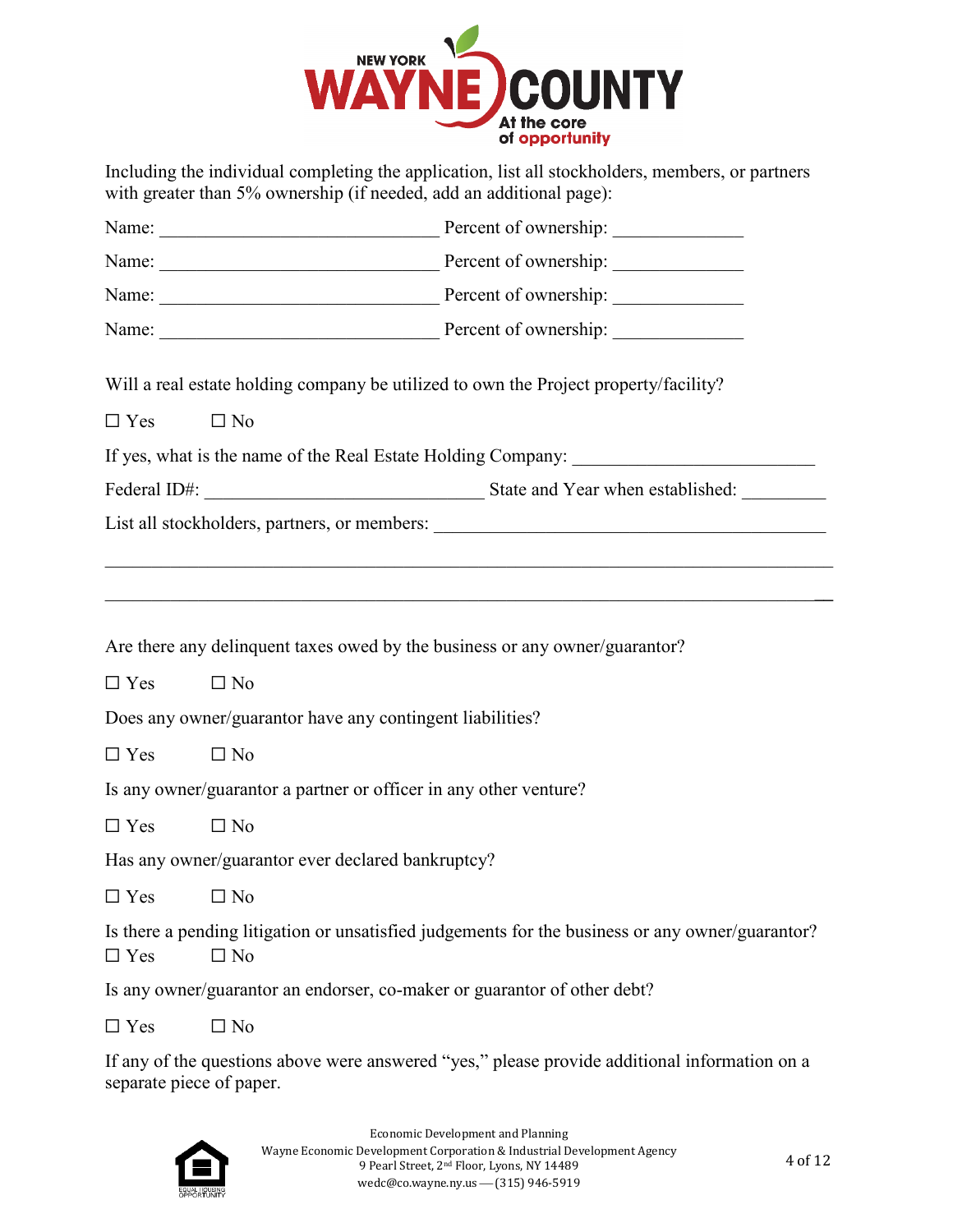

#### **3. Business Description:**

Describe in detail the background, products, customers, goods and services. Description is critical in determining eligibility.

| <b>SALES PROJECTIONS</b>                    | <b>Estimated Sales</b> | Percent of Sales |
|---------------------------------------------|------------------------|------------------|
| Within County                               |                        |                  |
| Outside County, but within New York State   |                        |                  |
| Outside New York State, but within the U.S. |                        |                  |
| Outside the U.S.                            |                        |                  |
| Percent to Equal 100%                       |                        | $100\%$          |

Has the Project Beneficiary (Applicant or business) received assistance from WCIDA, WEDC or New York State in the past?  $\Box$  Yes  $\Box$  No

If yes, please give year, project name, description of benefits, and address of project.

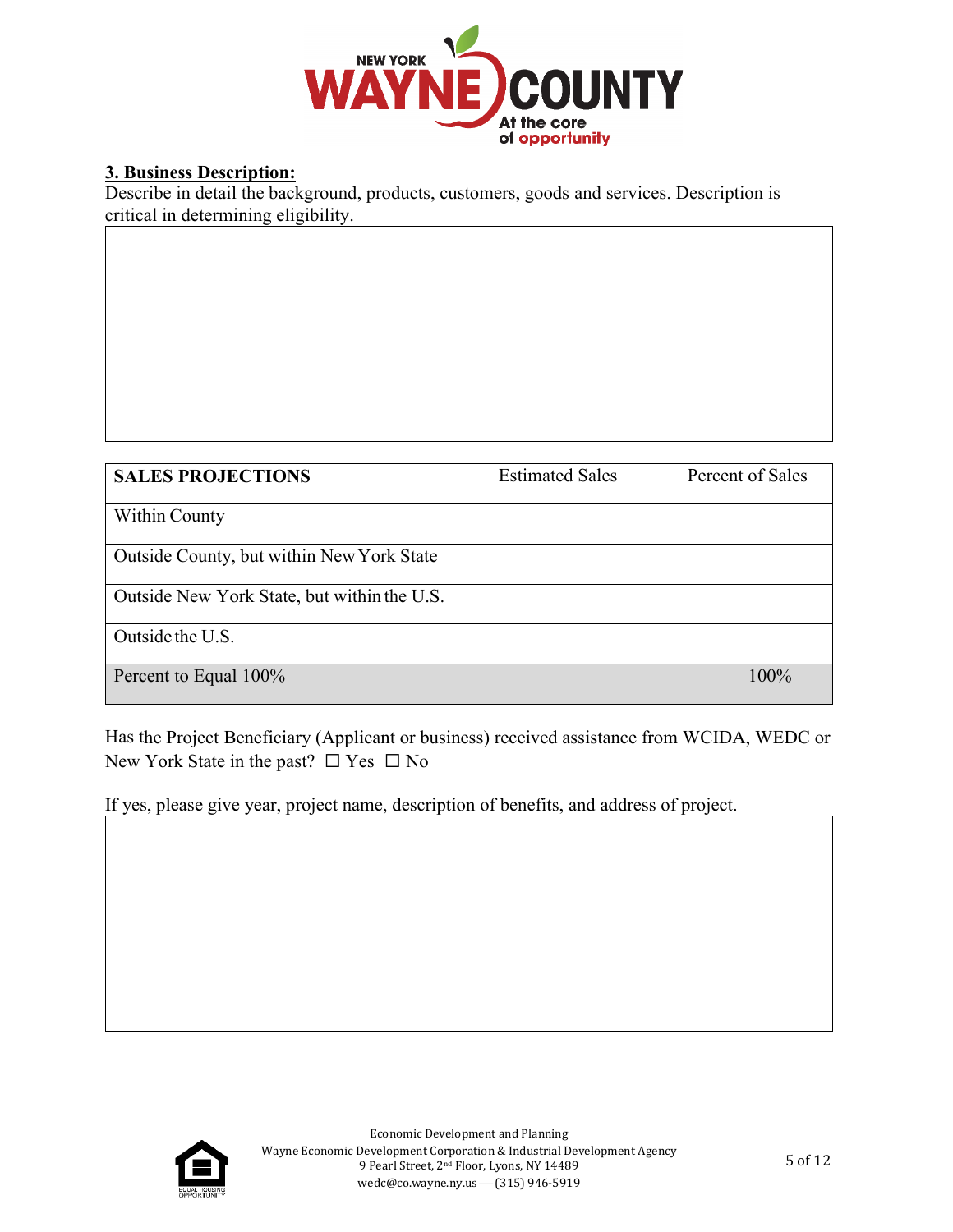

#### <span id="page-5-0"></span>**4. Project Information:**

**Project Location:** List the location where the investment will take place. If company is moving, the new location should be entered here and the current location should be in [Section 2.](#page-2-0) 

| Street Address:                                                              |                                                                                  |
|------------------------------------------------------------------------------|----------------------------------------------------------------------------------|
|                                                                              |                                                                                  |
|                                                                              | Tax Map Parcel ID(s): 1993                                                       |
|                                                                              |                                                                                  |
|                                                                              | Business Legal Address (if different from above): ______________________________ |
| <b>Environmental Information</b>                                             |                                                                                  |
| Have any environmental issues been identified on the property? $\square$ Yes | $\Box$ No                                                                        |
|                                                                              |                                                                                  |
|                                                                              |                                                                                  |
|                                                                              |                                                                                  |
| <b>Type of Business Activities:</b>                                          |                                                                                  |
| $\Box$ Accommodation & Food Services<br>(including restaurants)              | $\Box$ Professional, Scientific, and Technical<br>Services                       |
| $\Box$ Agriculture                                                           | $\Box$ Management of Companies & Enterprises                                     |
| $\Box$ Arts, Entertainment & Recreation                                      | $\Box$ Manufacturing                                                             |
| $\Box$ Construction                                                          | $\Box$ Real Estate Rental and Leasing                                            |
| $\Box$ Educational Services                                                  | $\Box$ Retail Trade                                                              |
| $\Box$ Finance & Insurance                                                   | $\Box$ Transportation & Warehousing                                              |
| $\Box$ Health Care & Social Assistance                                       | $\Box$ Utilities                                                                 |
| $\Box$ Information (production,<br>dissemination/data processing)            | $\Box$ Other (specify)                                                           |

**Description of Project:** Please provide a detailed narrative of the proposed Project.

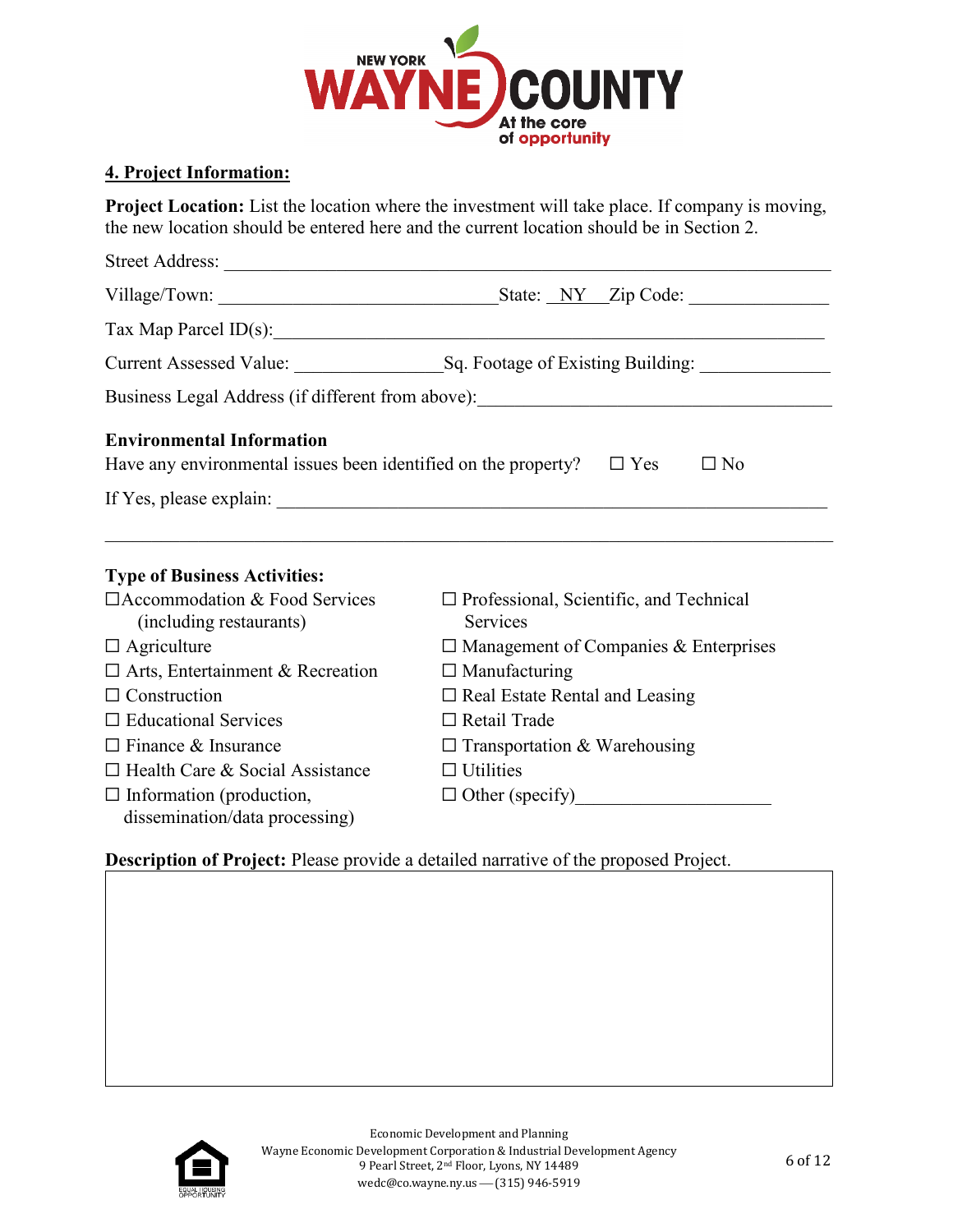

### <span id="page-6-0"></span>**5. Capital Costs**

#### **Project Costs**

| Description of Costs        | Amount |
|-----------------------------|--------|
| Furniture and Fixtures*     |        |
| Equipment*                  |        |
| Inventory*                  |        |
| Operating Capital*          |        |
| Employee training expenses* |        |
| <b>Finance Charges</b>      |        |
| Legal and Accounting costs  |        |
| Other                       |        |
| Other                       |        |
| <b>Total Project Costs</b>  |        |

\* Items that are reimbursable through the Microburst Program

Attach any available quotes, estimates, specs or other descriptive information to the application.

This funding cannot be used for construction costs.

## **Sources of Funds**

| Source                                                    | Amount |
|-----------------------------------------------------------|--------|
| Microburst Grant Request (\$5,000 to \$20,000)            |        |
| Equity by Applicant/Owner (must be at least 10% of total) |        |
| Other sources (explain):                                  |        |
| Other sources (explain):                                  |        |
| <b>Total Amount of Funding</b>                            |        |

Identify any or each state and federal grant/credit:

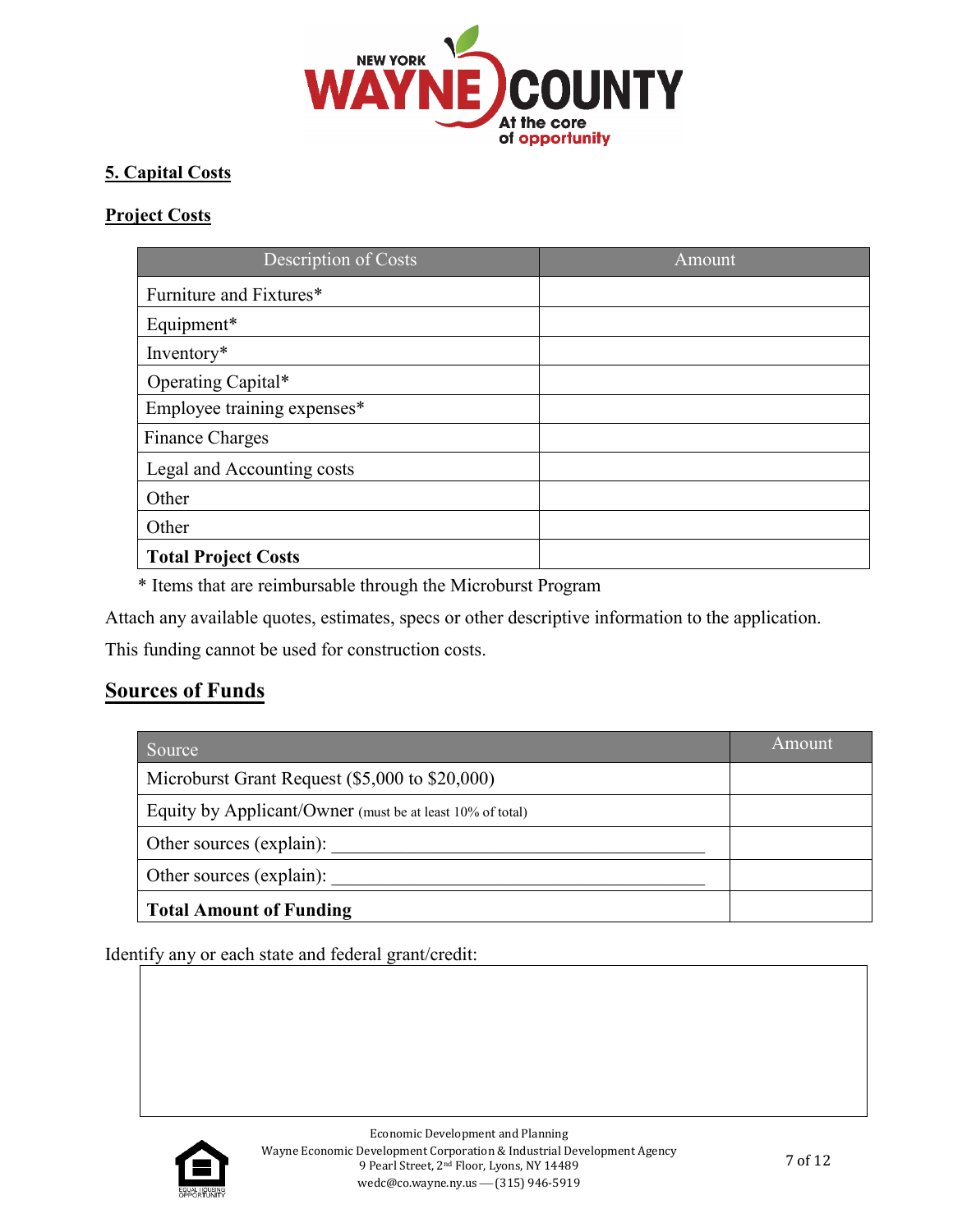

#### **6. Employment:**

For the Microburst Program, at least one FTE\* must be created, for persons of low- and moderate- income (LMI) families. This can be achieved in one of two ways:

\*Full Time Equivalent (FTE) is defined as one employee working no less than 40 hours per week or two or more employees together working a total of 40 hours per week.

1. By creating a minimum of one (1) permanent FTE job for persons from LMI families. If more than one (1) FTE job is created as a result of Microburst (a.k.a. NYS CDBG) assistance, a minimum of fifty-one percent (51%) of the jobs must benefit persons from LMI families.

| Current & Planned Full<br>Time Occupations<br>(Job Titles) | Current<br>Number of<br><b>FTEs</b> | Salary (Annual<br>or Hourly) | <b>Estimated Number of FTE</b><br>Jobs After Project Completion |        |
|------------------------------------------------------------|-------------------------------------|------------------------------|-----------------------------------------------------------------|--------|
|                                                            |                                     |                              | Year 1                                                          | Year 2 |
|                                                            |                                     |                              |                                                                 |        |
|                                                            |                                     |                              |                                                                 |        |
|                                                            |                                     |                              |                                                                 |        |
|                                                            |                                     |                              |                                                                 |        |
|                                                            | <b>Job Creation Subtotal</b>        |                              |                                                                 |        |

2. An entrepreneur receiving the grant may qualify as LMI for himself/herself. For microenterprises that are owned and operated by more than one individual, a majority of the owners must qualify as LMI in order to meet the Limited Clientele Microenterprise (LMCMC) National Objective. However, the business owner(s) cannot be counted towards the jobs reporting as requested in the information shown in #1 above.

| <b>Family Size</b> | person   | person   | person   | person | person              | person   | person | person            |
|--------------------|----------|----------|----------|--------|---------------------|----------|--------|-------------------|
| Income Limit       | \$50,250 | \$57,400 | \$64,600 |        | $$71,750$ $$77,500$ | \$83,250 |        | \$89,000 \$94,750 |
| Check one          |          |          |          |        |                     |          |        |                   |

Actual Income:

|                             |  | Is the majority business owner's(s') household annual income below the income limits outlined |  |  |  |
|-----------------------------|--|-----------------------------------------------------------------------------------------------|--|--|--|
| above? $\Box$ Yes $\Box$ No |  |                                                                                               |  |  |  |

If yes, please attach one of the following as proof of information:

|                | , picase attach one of the following as proof of information. |  |          |
|----------------|---------------------------------------------------------------|--|----------|
| 7a. Tax Return | $\vert$ b. Social Security $\vert \vert$ c. Disability        |  | d. Other |

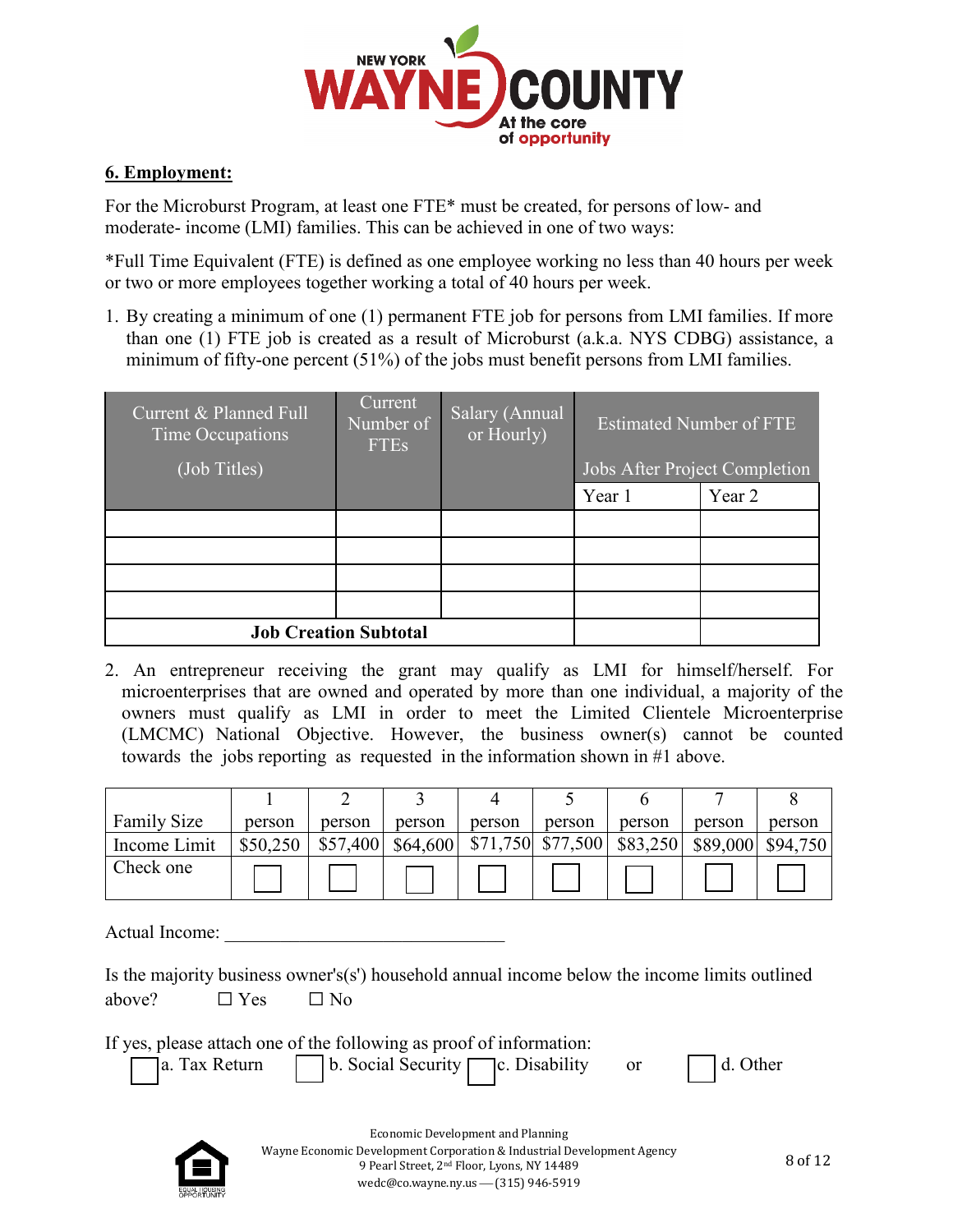

#### **7. Representations, Certifications, and Indemnification:\*\***

\*\*This section of the Application can only be completed after the Applicant receives WEDC Staff confirmation that Section 1 through Section 8 of the Application are complete.

\_\_\_\_\_\_\_\_\_\_\_\_\_\_\_\_\_\_\_\_\_\_, (name of CEO or other authorized representative of Applicant) confirms and says that he/she is the \_\_\_\_\_\_\_\_\_\_\_\_\_\_\_(title) of \_\_\_\_\_\_\_\_\_\_\_\_\_\_\_\_\_\_\_\_\_\_\_\_\_\_ (name of corporation or other entity) named in the attached Application (the "Applicant"), that he/she has read the foregoing Application and knows the contents thereof, and hereby represents, understands, and otherwise agrees with the Agency and as follows:

A. First Consideration for Employment: In accordance with §858-b (2) of the New York General Municipal Law, the Applicant understands and agrees that if the Project receives any Financial Assistance from the Agency, except as otherwise provided by collective bargaining agreements, where practicable, the Applicant will first consider persons eligible to participate in the federal job training partnership (P.L.No. 97-300) programs who shall be referred by administrative entities of service delivery areas created pursuant to such act or by the community services division of the department of labor.

B. Other NYS Facilities: In accordance with §862 (1) of the New York General Municipal Law, the Applicant understands and agrees that projects which will result in the removal of an industrial or manufacturing plant of the project occupant from one area of the state to another area of the state or in the abandonment of one or more plants or facilities of the project occupant within the state is ineligible for Agency Financial Assistance, unless otherwise approved by the Agency as reasonably necessary to preserve the competitive position of the project in its respective industry or is reasonably necessary.

C. Outstanding Bonds: The Applicant understands and agrees to provide on an annual basis any information regarding bonds, if any, issued by the Agency for the project that is requested by the Comptroller of the State of New York.

D. Employment Reports: The Applicant understands and agrees that, if the Project receives any Financial Assistance from the Agency, the Applicant agrees to file, or cause to be filed, with the Agency, at least annually or as otherwise required by the Agency, reports regarding the number of people employed at the project site, salary levels, contractor utilization and such other information (collectively, "Employment Reports") that may be required from time to time on such appropriate forms as designated by the Agency. Failure to provide Employment Reports within 30 days of an Agency request shall be an Event of Default under the Agreement between the Agency and Applicant and, if applicable, and Event of Default under the Agent Agreement between the Agency and Applicant.

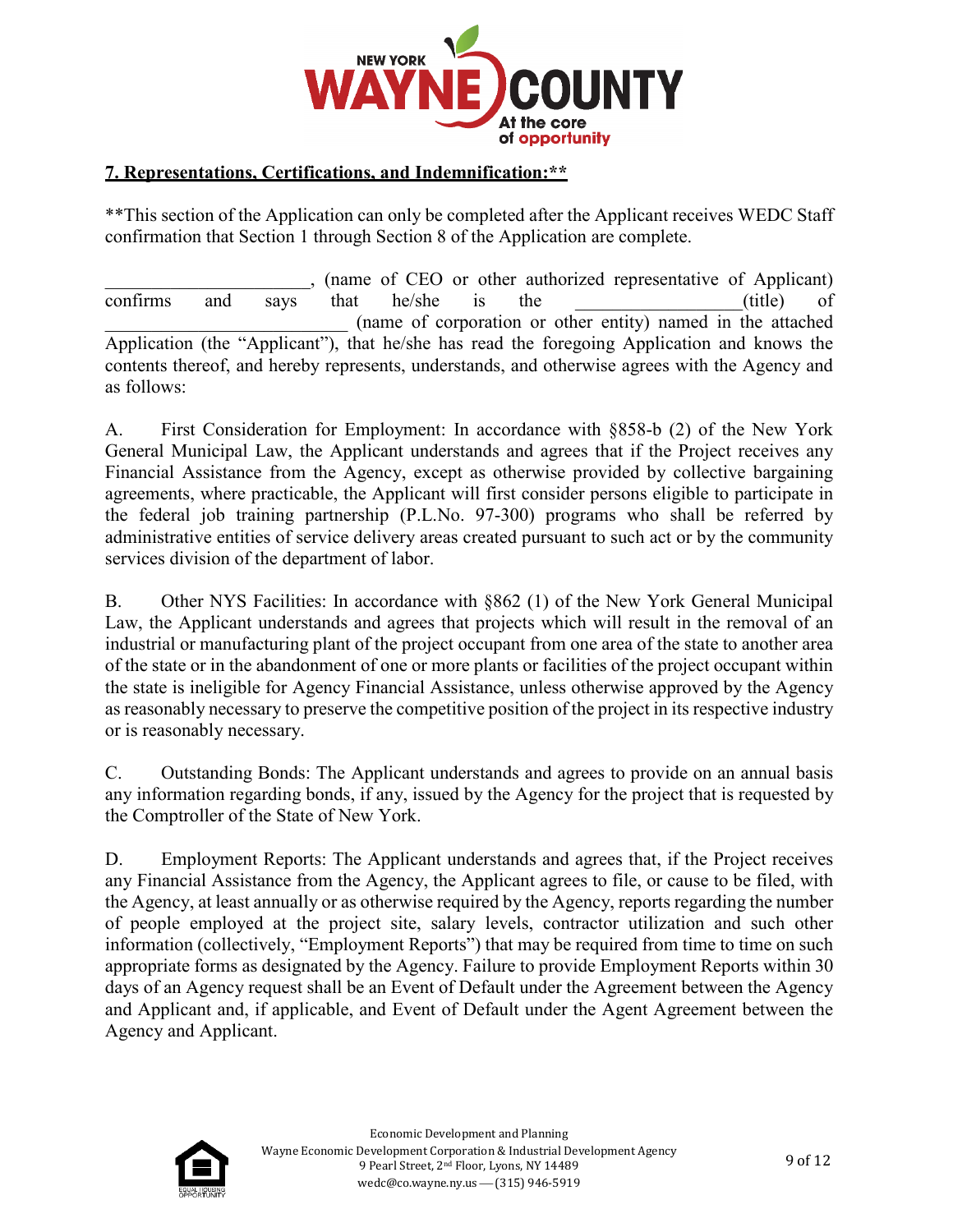

E. Absence of Conflicts of Interest: The Applicant has received from the Agency a list of the members, officers and employees of the Agency. No member, officer or employee of the Agency has an interest, whether direct or indirect in any transaction contemplated by this Application.

F. Compliance: The Applicant understands and agrees that it is in substantial compliance with applicable local, state, and federal tax, worker protection, and environmental laws, rules, and regulations.

G. The Applicant understands and agrees that the provisions of Section 862(1) of the New York General Municipal Law, as provided below, will not be violated if Financial Assistance is provided for the proposed Project.

H. § 862. Restrictions on funds of the Agency. (1) No funds of the agency shall be used in respect of any project if the completion thereof would result in the removal of an industrial or manufacturing plant of the project occupant from one area of the state to another area of the state or in the abandonment of one of more plants or facilities of the project occupant located within the state, provided, however, that neither restriction shall apply if the agency shall determine on the basis of the application before it that the project is reasonably necessary to discourage the project occupant from removing such other plant or facility to a location outside the state or is reasonably necessary to preserve the competitive position of the project occupant in its respective industry.

I. The Applicant confirms and acknowledges that the owner, occupant, or operator receiving Financial Assistance for the proposed Project is in substantial compliance with applicable local, state, and federal tax, worker protection and environmental laws, rules and regulations.

J. The Applicant confirms and acknowledges that the submission of any knowingly false or knowingly misleading information may lead to the immediate termination of any Financial Assistance and the reimbursement of an amount equal to all or part of any tax exemption claimed by reason of the Agency's involvement the Project.

K. The Applicant confirms and hereby acknowledges that as of the date of this Application, the Applicant is in substantial compliance with all provisions of Article 18-A of the New York General Municipal Law, including, but not limited to, the provision of Section 859-a and Section 862(1) of the New York General Municipal Law.

L. The Applicant and the individual executing this Application on behalf of Applicant acknowledge that the Agency and its counsel will rely on the representations and covenants made in this Application when acting hereon and hereby represents that the statements made herein do not contain any untrue statement of a material fact and do not omit to state a material fact necessary to make the statement contained herein not misleading.

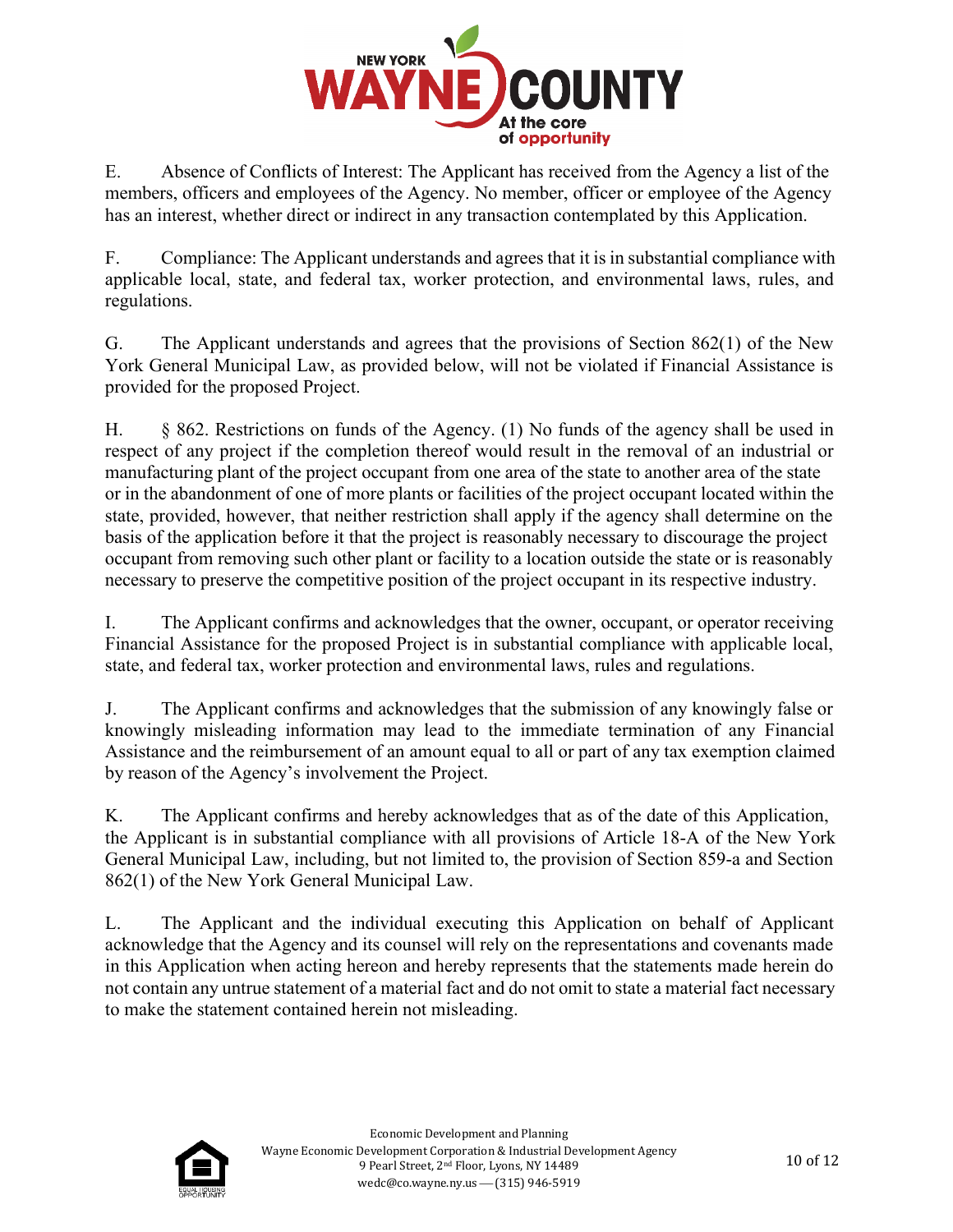

#### **8. Hold Harmless Agreement:**

Applicant hereby releases Wayne Economic Development Corporation and its members, officers, servants, agents and employees thereof (the "Agency") from, agrees that the Agency shall not be liable for, and agrees to indemnify, defend and hold the Agency harmless from and against any and all liability arising from or expense incurred by: (A) the Agency's examination and processing of, and action pursuant to or upon, the attached Application, regardless of whether or not the Application or the Project described therein or the tax-exemptions and other assistance requested therein are favorably acted upon by the Agency, (B) the Agency's acquisition, construction, and/or installation of the Project described therein and (C) any further action taken by the Agency with respect to the Project, including without limiting the generality of the foregoing, all cause of action and attorney's fees and any other expenses incurred in defending any suits or action which may arise as a result of any of the foregoing. If, for any reason, the Applicant fails to conclude or consummate necessary negotiations, or fails, within a reasonable or specified period of time, to take reasonable, proper or requested action, or withdraws, abandons, cancels or neglects the Application, or if the Agency or the Applicant are unable to reach final agreement with respect to the Project, then, and in the event, upon presentation of an invoice itemizing the same, the Applicant shall pay to the Agency, its agents or assigns, all costs incurred by the Agency in the process of the Application, including attorney's fees, if any.

Name of Officer or Authorized Representative\_\_\_\_\_\_\_\_\_\_\_\_\_\_\_\_\_\_\_\_\_\_\_\_\_\_\_\_\_\_\_\_\_\_\_\_\_\_\_\_

Signature of Officer or Authorized Representative \_\_\_\_\_\_\_\_\_\_\_\_\_\_\_\_\_\_\_\_\_\_\_\_\_\_\_\_\_\_\_

Title of Officer or Authorized Representative

Date  $\Box$